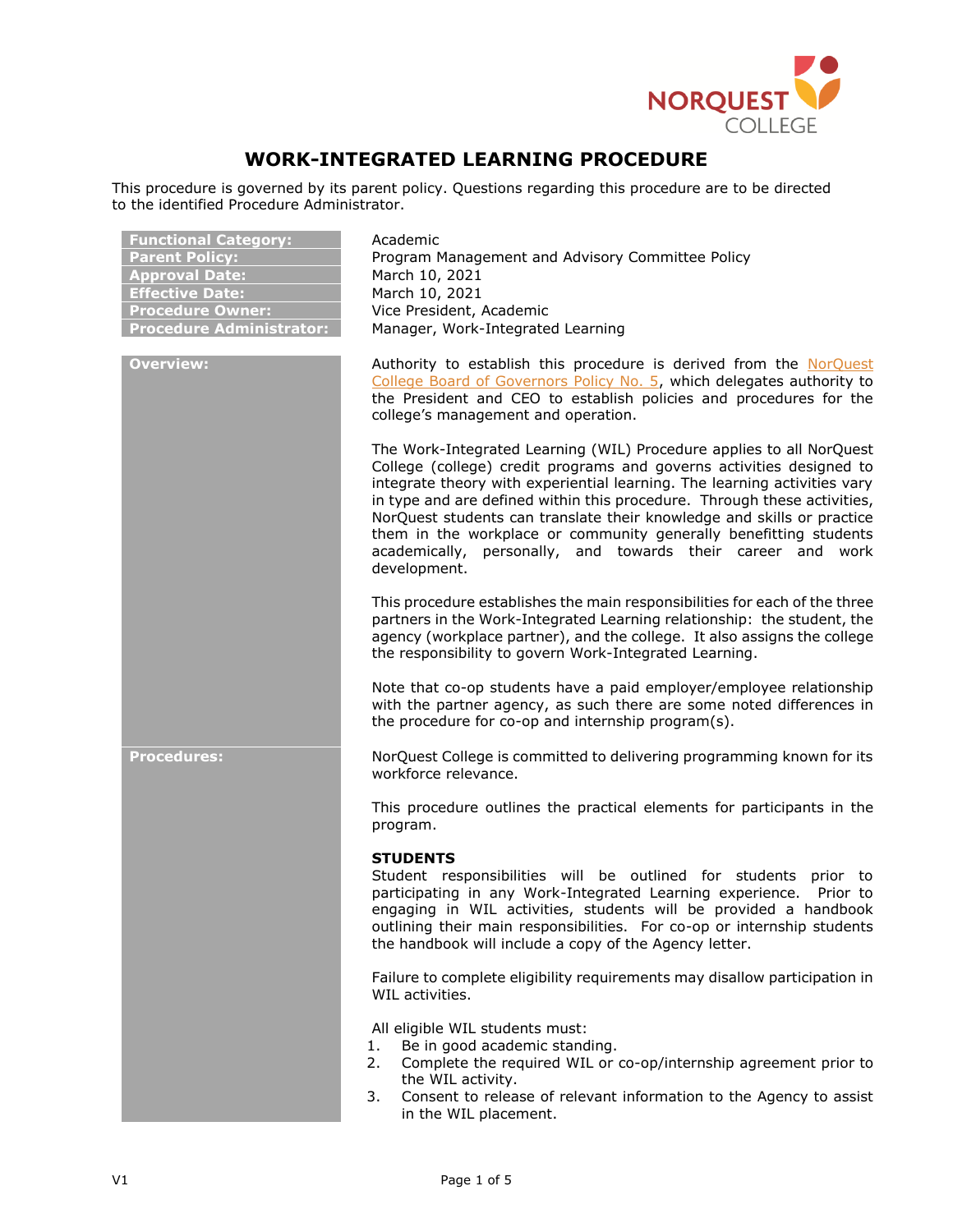

- 4. Comply with all NorQuest College student policies and procedures, Compliance with the Agency policies and procedures is also required.
- 5. Conduct themselves in a professional manner. The Agency or the college may remove the student from the WIL program for unprofessional behaviour, non-academic misconduct, breach of student rights and responsibilities, or if any of the college's or Agency's policies or procedures are breached.
- 6. Comply with all Workers' Compensation Board (WCB) or similar reporting requirements.

# **International Students**

In addition to meeting requirements one to six (1 to 6), International WIL students are responsible for:

- 7. Meeting their entry conditions to Canada and once admitted understanding if they are eligible to accept paid work. This also applies to any paid WIL experience.
- 8. Prior to beginning the placement, obtain a "co-op work permit" for all WIL experiences, paid or unpaid.

## **Removal From the Program**

Failure to meet, sustain, or comply with any of the above requirements will result in ineligibility to participate in or removal from the program. For co-op or internship students the Agency may also terminate employment.

## **Workplace Partner**

Agency responsibilities will be shared prior to any Work-Integrated Learning experience. The college will provide the Agency a handbook noting the main responsibilities of all partners prior to the Work-Integrated Learning activity.

**Work-Integrated Learning Activities** (except co-op or internship) A Work-Integrated Learning Memorandum of Agreement (WIL MOA) must be signed by the Agency prior to any student participating in any Work-Integrated Learning activity. The primary responsibilities of the agency will be outlined in this agreement.

# **Co-op or Internship Employers**

A letter outlining employer expectations will be sent to the Agency prior to any co-op or internship student attending the site.

Agencies must:

- 1. Comply with the responsibilities as outlined in the WIL MOA or similar agreement.
- 2. Provide a safe work environment and adhere to all applicable legislation, including the *Workers' Compensation Act*.
- 3. Offer orientation and supervision when required.
- 4. If applicable, provide feedback on the performance of the student with the individual and the college.

#### **College**

WIL key program responsibilities will also be listed in the WIL MOA. Coop or Internship Employer program responsibilities will be listed in the letter outlining Agency responsibilities.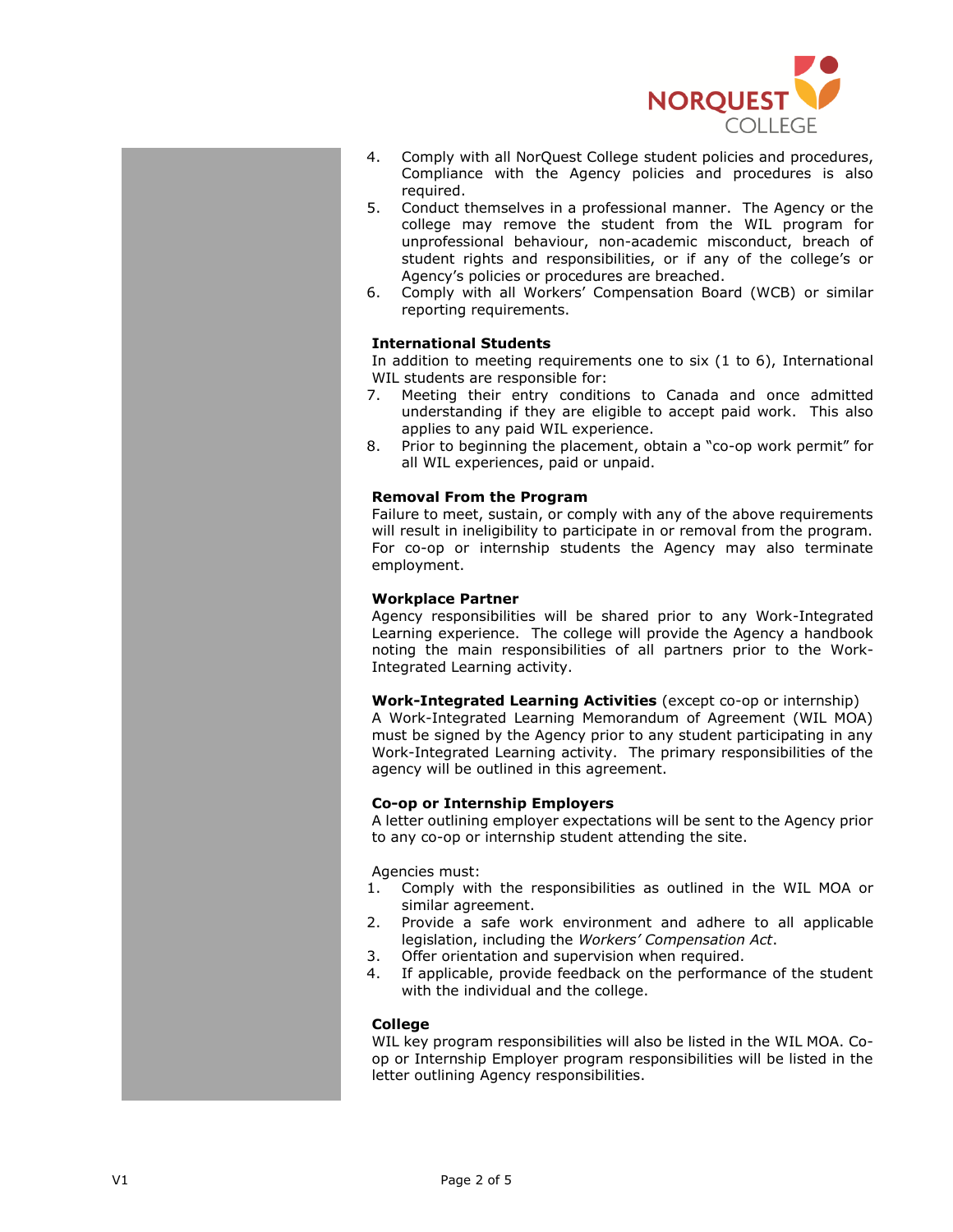

In addition to those responsibilities, the program is also responsible for the following:

- The Dean or designate shall approve all Agencies for Work-Integrated Learning and Co-op or Internship activities.
- The program will provide the Vice President Teaching and Learning or designate
	- o The Work-Integrated Learning Memorandum of Agreement, or
	- o The employee letter outlining expectations for co-op or internship programs.

Signature and approval must be obtained prior to any student participating in a Work-Integrated Learning activity.

- Work-Integrated Learning credit programs must provide Students with a program handbook outlining the main responsibilities of all WIL parties prior to the Work-Integrated Learning activity.
- The program will ensure that every student participating in a Work-Integrated Learning activity has signed a Work-Integrated Learning student agreement signed prior to the Work-Integrated Learning activity.
- Programs must publish if a Work-Integrated Learning activity is a paid opportunity or not.
- The program in conjunction with the college is responsible for notifying students of WCB insurance and reporting requirements.

**Definitions: Agency:** is the worksite partner in the Work-Integrated Learning activity and can represent the volunteer association, work site, and/or place where the Work-Integrated Learning activity has agreed to host the student. In the case of co-op, the Agency is the co-op employer.

> **Partner:** an alternative name for the worksite agency that hosts the WIL experience for a student or students.

> **Student Co-op Agreement:** an agreement between the college and any NorQuest student who participants in any college co-op program.

> **Work-Integrated Learning (WIL):** is a form of experiential learning provided through organized opportunities to integrate theory with practical experience in a worksite or community agency.

> **Work-Integrated Learning Memorandum of Agreement:** an agreement between the college and the Agency that has agreed to host the WIL experience for a student or students.

> **Work-Integrated Learning Typology\*:** NorQuest's classification of Work-Integrated Learning opportunities that are available for students.

#### **\*NorQuest WIL Typology:**

**Applied Research**: Students are engaged in Applied Research (involving a systematic investigation to establish facts, principles or generalizable knowledge using an established method, to produce practical results with potential application to real work situations) occurring primarily in workplaces or the institution. This may include consulting projects, projects with faculty, design projects, communitybased research projects or related.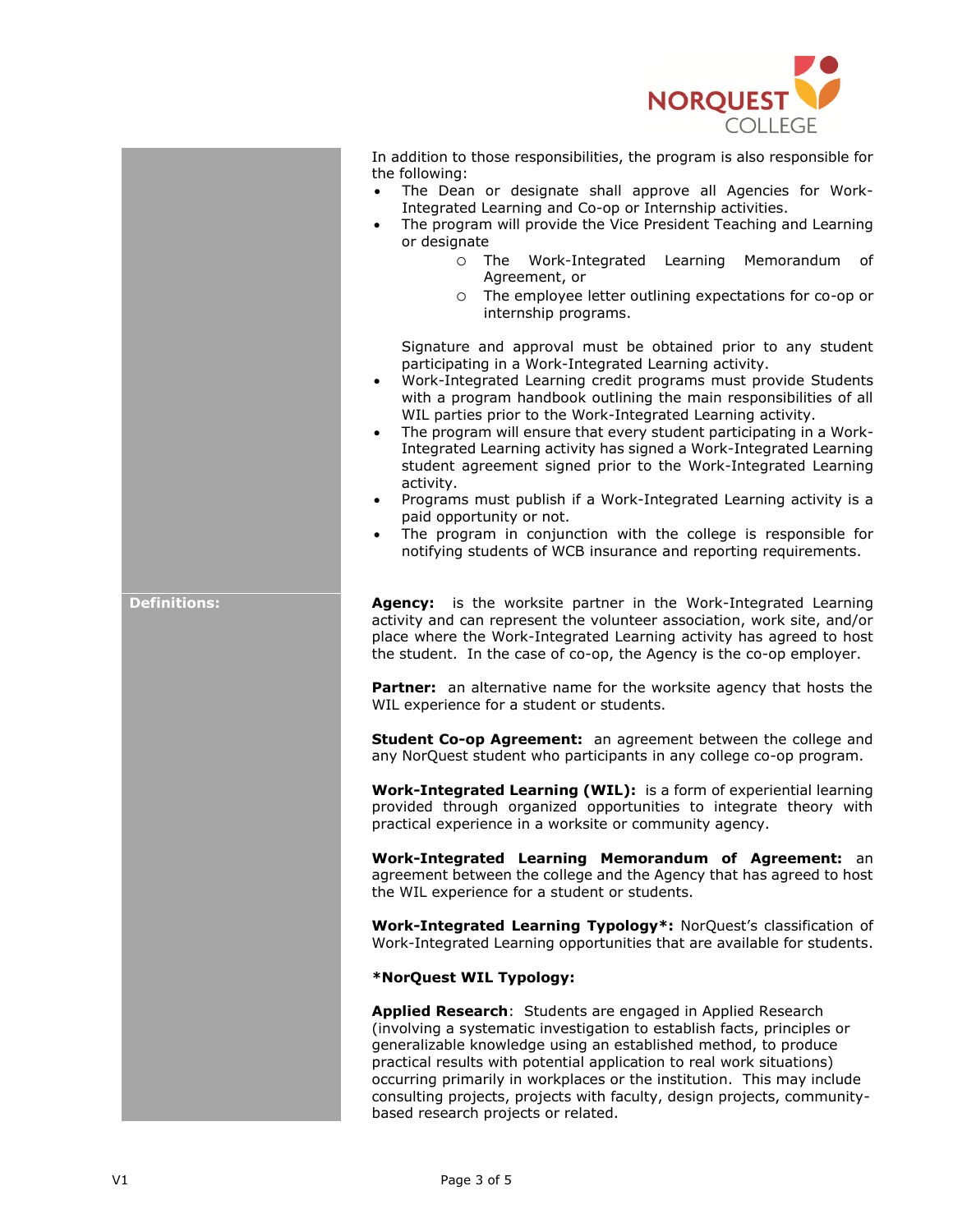

**Community Service Learning**: (CSL) a range of activities (e.g. volunteering, assessments, research, assisting, etc.) designed for

|                                          | equal benefit to the student and the community with a focus on<br>learning through critical reflection to develop skills expressed through<br>the College Wide Learning Outcomes (CWLOs) such as critical<br>thinking, leadership, ethical decision-making, social consciousness,<br>community citizenship, and civic responsibility.                                                                                                                                    |
|------------------------------------------|--------------------------------------------------------------------------------------------------------------------------------------------------------------------------------------------------------------------------------------------------------------------------------------------------------------------------------------------------------------------------------------------------------------------------------------------------------------------------|
|                                          | Co-op: this paid work experience alternates periods of academic<br>study with periods of paid work experience in the students' chosen<br>field.                                                                                                                                                                                                                                                                                                                          |
|                                          | Field Experience: provides students with an intensive hands-on<br>practical experience in a setting relevant to their subject of study.<br>Field placements may not require supervision of a registered or<br>licensed professional and the completed work experience hours are<br>not required for professional certification. Field placements account for<br>work-integrated educational experiences not encompassed by other<br>forms, such as co-op, and practicum. |
|                                          | <b>Internship:</b> internships are a form of paid or unpaid work experience<br>where students spend a significant period of time, usually at or near<br>the end of their academic study, on a work term.                                                                                                                                                                                                                                                                 |
|                                          | <b>Observation:</b> in a work placement setting, students can observe<br>situations related to their studies and critically reflect on the same.                                                                                                                                                                                                                                                                                                                         |
|                                          | Practicum/Clinical Placement: involves work experience under the<br>supervision of an experienced registered or licensed professional (e.g.<br>preceptor) in any discipline that requires practice-based work<br>experience for professional licensure or certification. Practicums are<br>generally unpaid, and the work is done in a supervised setting.                                                                                                               |
|                                          | Work Experience: provides students with work experience in a<br>setting designed to meet their skills. Not necessarily related to any<br>one program of study.                                                                                                                                                                                                                                                                                                           |
|                                          | <b>Work-Integrated Learning Student Agreement:</b><br>an agreement<br>between the college and any NorQuest student who participants in any<br>college organized Work-Integrated Learning experience.<br>This.<br>agreement must be accepted, signed by the student and returned to<br>the program before a student is eligible to participate in any WIL<br>experience except co-op.                                                                                     |
| <b>ited NorQuest College</b><br>rmation: | Alberta Works Funded Student Attendance Procedure<br>$\bullet$<br>Applied Research and the Promotion of Innovation Procedure<br>$\bullet$<br><b>Program Management and Advisory Committee Policy</b><br>$\bullet$<br><b>Student Complaints Procedure</b><br><b>Student Judicial Affairs Policy</b><br>$\bullet$                                                                                                                                                          |
| <b>ited External</b><br>rmation:         | Canadian Immigration and Citizenship work permits for<br>$\bullet$<br>international learners<br>Freedom of Information and Protection of (FOIP) Privacy Act<br>٠<br><b>Workers' Compensation Act</b>                                                                                                                                                                                                                                                                     |
|                                          |                                                                                                                                                                                                                                                                                                                                                                                                                                                                          |

**Rela Information:**

**Relate Info** 

**Next Review Date:** March 2025